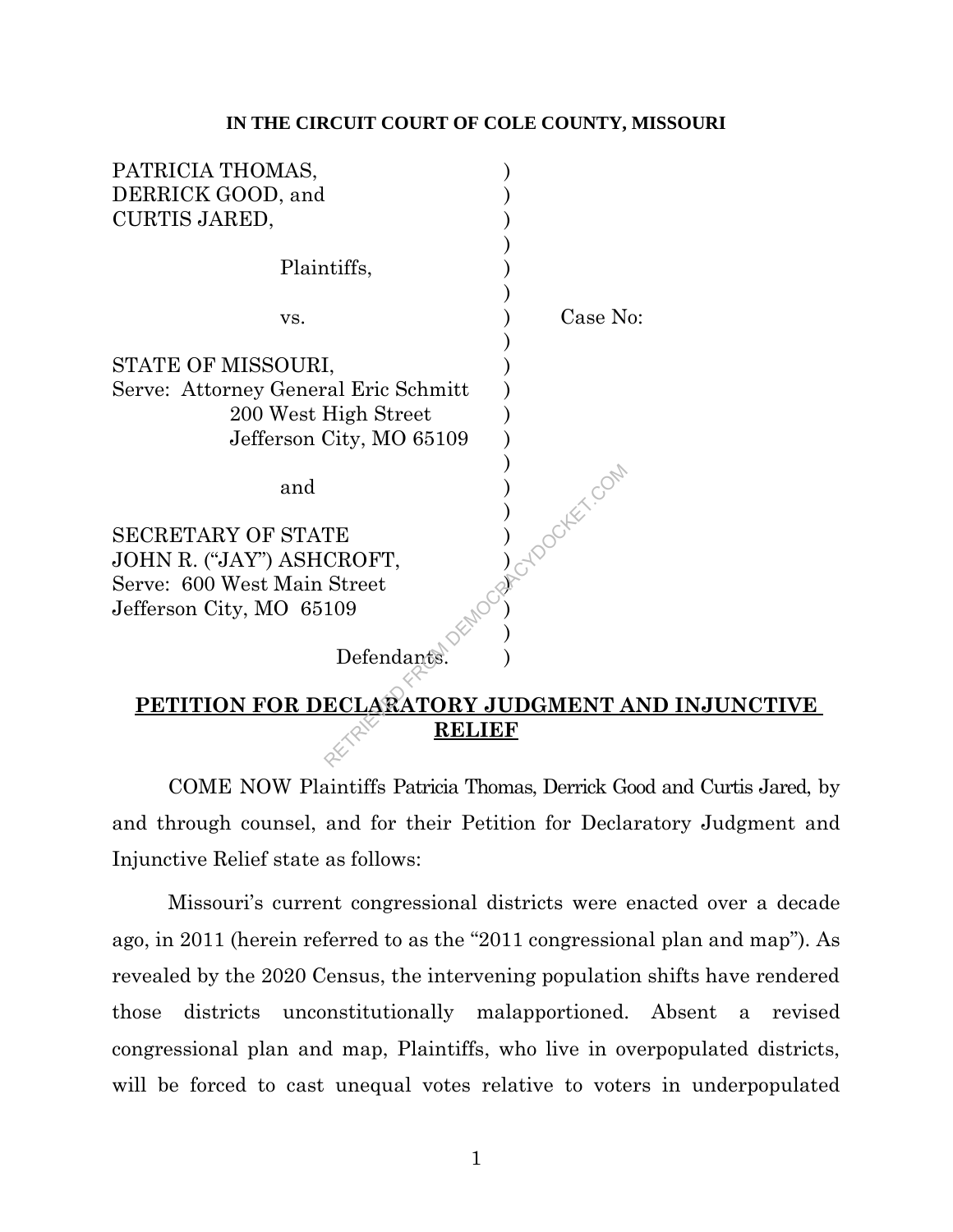districts. The 2011 congressional plan and map therefore cannot be used in any upcoming elections, including the 2022 elections.

### **PARTIES**

1. Plaintiff Patricia Thomas is a citizen and registered voter of the State of Missouri and the United States and resides in 2011 Congressional District Number 3. Plaintiff Thomas is also the treasurer of the Missouri Republican Party.

2. Plaintiff Derrick Good is a citizen and registered voter of the State of Missouri and the United States and resides in 2011 Congressional District Number 3. Plaintiff Good is also the secretary of the Missouri Republican Party.

3. Plaintiff Curtis Jared is a citizen and registered voter of the State of Missouri and the United States and resides in 2011 Congressional District Number 7. Plaintiff Jared is also on the State Committee of the Missouri Republican Party. urtis Jared is a citizen and regist<br>ited States and resides in 2011 (<br>ared is also on the State Commit<br>Missouri Secretary of State John<br>solely in his official capacity.<br>ary of State is the State's chief el

4. Defendant Missouri Secretary of State John R. ("Jay") Ashcroft is named as a Defendant solely in his official capacity.

5. The Secretary of State is the State's chief election official and is responsible for implementing laws related to elections and voting across the State, including the State's congressional districts and congressional candidate filing for the 2022 primary and general elections.

#### **VENUE AND JURISDICTION**

6. Venue is proper in this Court as seat of government of the State of Missouri is in Jefferson City, Cole County, Missouri and the Secretary of State's office is also so located.

7. This Court has jurisdiction over claims relating to the actions of the State of Missouri and the Secretary of State as they relate to the conduct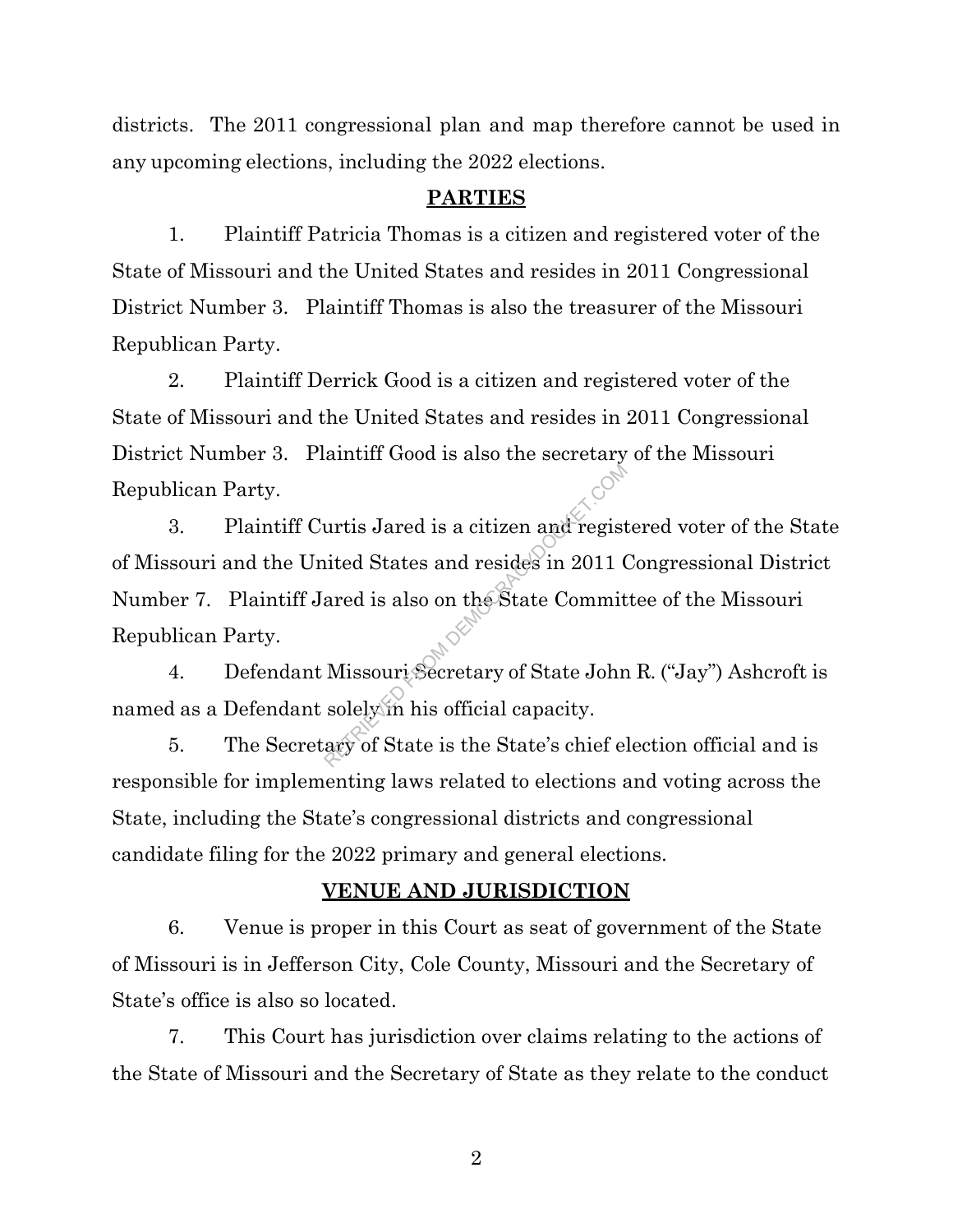of elections and the enforcement of Article III, Section 45 of the Missouri Constitution. See, Chapters 115 and 536, RSMo, and Rule 87.

## **FACTS RELEVANT TO ALL COUNTS**

8. On May 4, 2011, the 2011 congressional district plan and map was adopted for the State of Missouri.

9. At that time, using the 2010 Census, Missouri had a population of 5,988,927 and the 2011 congressional plan and map had a maximum deviation of one person, to wit: seven districts had a population of 748,616, and one district had a population of 748,615.

10. Missouri has not redrawn its congressional districts since May 4, 2011.

11. On April 26, 2021, the U.S. Secretary of Commerce delivered the apportionment results of the 2020 Decennial Census to the President showing that Missouri's resident population is 6,154,913.

12. Dividing the 2020 population by the eight congressional districts allotted to Missouri results in the population for seven of Missouri's eight congressional districts is 769,364 and the population of the other one of Missouri's eight congressional districts is 769,365. as not retriawn its congressional<br>6, 2021, the U.S. Secretary of Co.<br>of the 2020 Decennial Census to<br>'s resident population is 6,154,91<br>ne 2020 population by the eight c<br>sults in the population for seven<br>is 769,364 and the

13. On August 12, 2021, the U.S. Census Bureau delivered to Missouri its redistricting data file in legacy format, allowing the State to tabulate the new population of each political subdivision. This data is commonly referred to as "P.L. 94-171 data," a reference to the legislation enacting this process. *See* Pub. L. No. 94-171, 89 Stat. 1023 (1975).

14. This data reflects that significant population shifts have occurred in Missouri since 2010, and the effect is that the 2011 congressional districts are no longer of equal population.

15. The table below, generated from the P.L. 94-171 data, shows for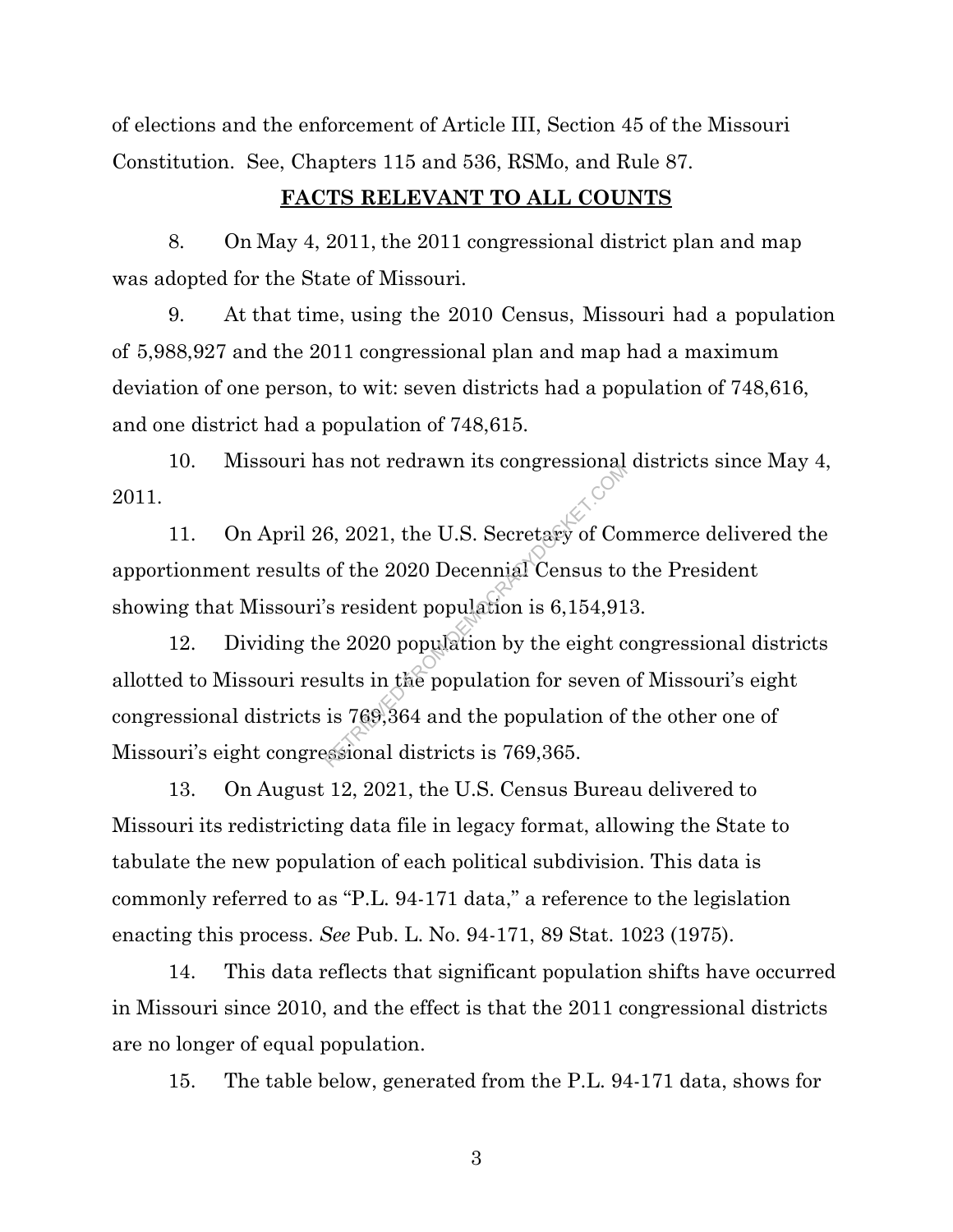each district, the "2020 Population" (which reflects the district's 2020 population) and the "Difference from Equal 2020 Population" (which reflects the population difference of the 2020 population of each existing districtfrom the equal 2020 congressional district population).

| Existing<br>Congressional<br>District | 2020 Population | Difference from Equal<br>2020 Population |
|---------------------------------------|-----------------|------------------------------------------|
|                                       | 714,731         | $-54,633$                                |
| $\overline{2}$                        | 777,688         | 8,324                                    |
| 3                                     | 804,505         | 35,141                                   |
|                                       | 777,217         | 7,853                                    |
| 5                                     | 788,310         | 18,946                                   |
| 6                                     | 781,000         | 11,636                                   |
| 7                                     | 792,419         | 23,055                                   |
| 8                                     | 719,043         | $-50,321$                                |

16. Six of the eight existing congressional districts are "overpopulated" in that their 2020 population exceeds the equal 2020 population (Districts 2, 3, 4, 5, 6, & 7) and two are "underpopulated" (Districts 1 and 8).  $\begin{array}{r} \hline 781,000 \\ 792,419 \\ 719,043 \end{array}$ <br>eight existing congressional distribution exceeds to a 3, 4, 5, 6, & 7) and two are "und to a fitte 2020 population, Missourian figurations do not comply with

17. As a result of the 2020 population, Missouri's existing congressional district configurations do not comply with the Missouri Constitution.

18. If used in any future election, the 2011 congressional plan and map would unconstitutionally dilute the strength of Plaintiffs' votes in congressional elections because Plaintiffs live in districts with populations that are significantly larger than those in which other voters live.

19. A new congressional plan and map in Missouri must be passed by both houses of the General Assembly and signed by the Governor (Mo. Const. art. III, §§45, 31) or passed by a two- thirds majority of both houses overriding a Governor's veto (Mo. Const. art. §32).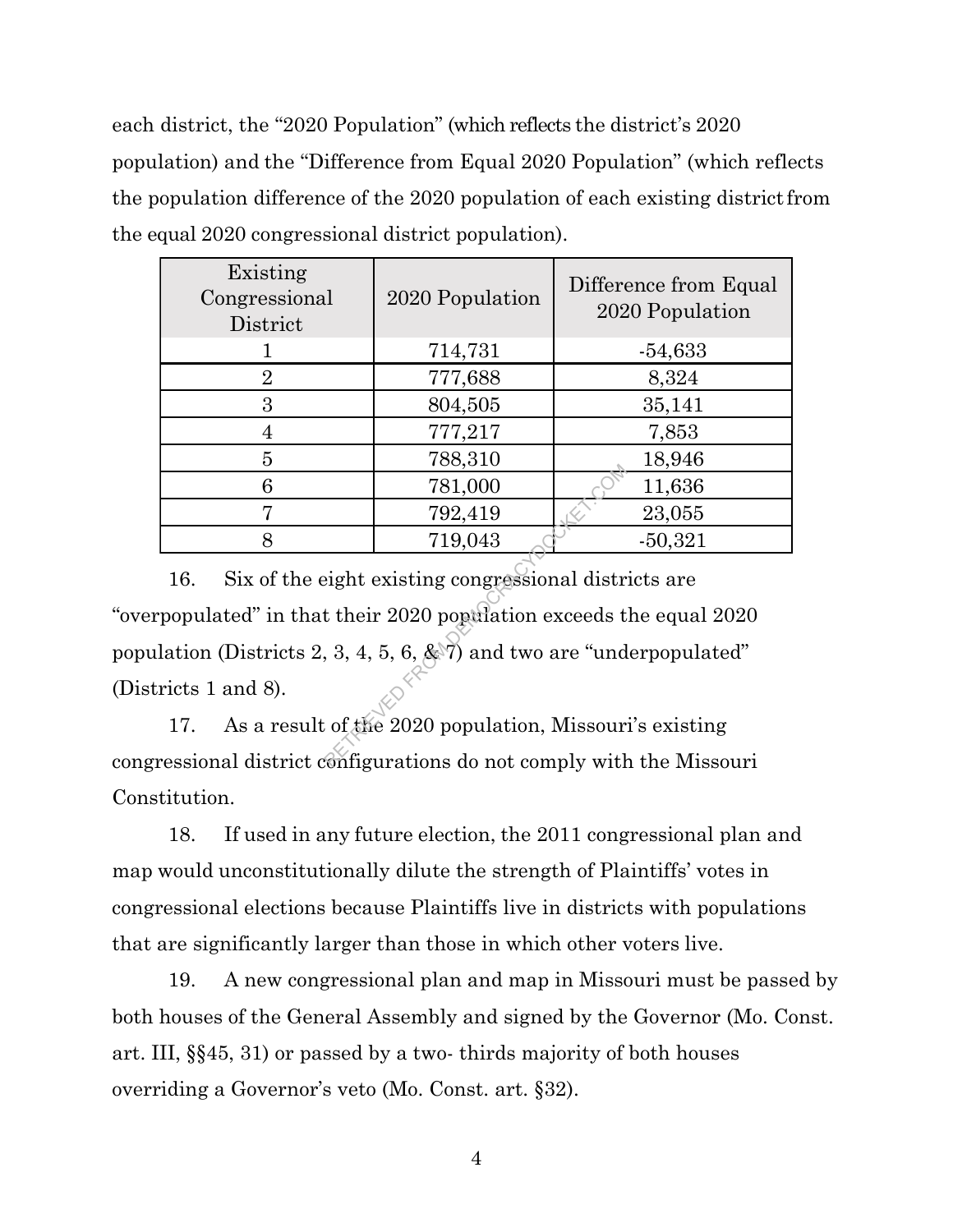20. The General Assembly has failed to enact new districts ahead of the period in which candidates can file written declarations of candidacy, which opened on February 22, 2022, and closed on March 29, 2022. §115.349(2), RSMo.

21. The Missouri General Assembly has not adopted a congressional plan and map.

22. If the Missouri General Assembly were to adopt a congressional plan and map that would create new congressional districts, it could not become effective before 90 days from adjournment absent an emergency clause. Mo. Const., art. III, §29.

23. Ninety (90) days from adjournment is August 28, 2022. Mo. Const., art III, §§20(a) and 29.

24. An emergency clause requires  $\frac{1}{6}$  vote of two-thirds in both houses of the Missouri General Assembly. Mo. Const., art. III, §29.

25. Even if a congressional plan and map were passed by the General Assembly and signed by the Governor with or without an emergency clause, the candidate filing deadline of March 29, 2022, has passed. Augure 1 and 29.<br>
Representing and 29.<br>
Representing a very clause requires a vote of two<br>
I Assembly. MogConst., art. III<br>
Dongressional plan and map were<br>
y the Governor with or without a<br>
adline of March 29, 2022, has

26. The "General Assembly's failure to provide a means for congressional representation would, if unremedied, result in an unconstitutional deprivation" of Plaintiffs' right to select representatives, as the 2011 congressional districts are "patently and obviously unconstitutional." *Shayer v. Kirkpatrick*, 541 F. Supp. 922, 925 (W.D. Mo. 1982)

27. Because the State of Missouri has failed to enact a new congressional plan and map and the filing period has closed before a plan was adopted, this Court should enter a mandatory injunction compelling the State to adopt a constitutional redistricting plan and map immediately and extend or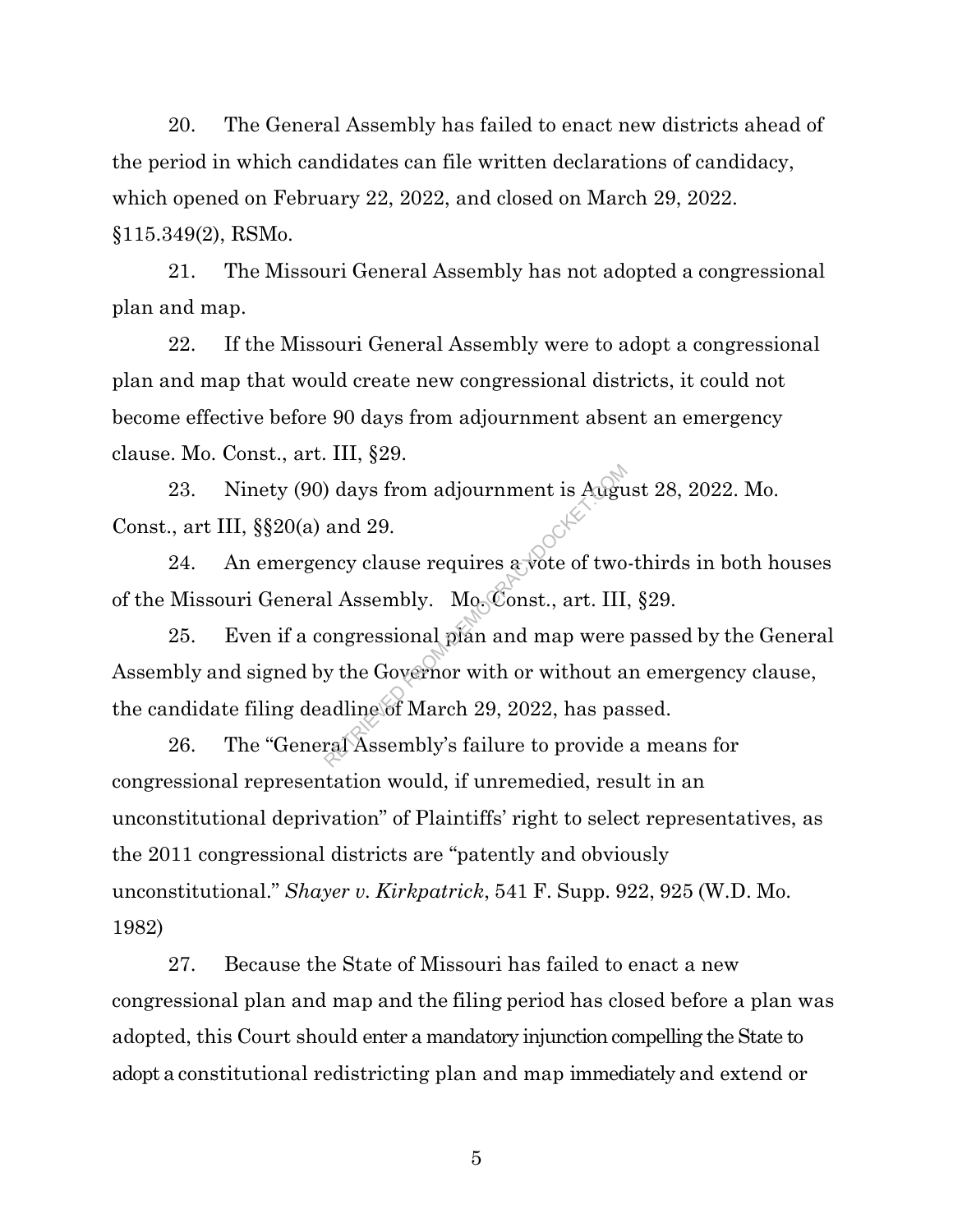create a new filing period for such districts so as to ensure candidates can file in the proper congressional districts in advance of the August 2, 2022, primary election.

28. If the State cannot or will not enact a new congressional plan and map, then this Court should adopt its own congressional plan and map and extend or create a new filing period for such districts so as to ensure candidates can file in the proper congressional districts in advance of the August 2, 2022, primary election.

29. Plaintiffs therefore ask this Court to declare Missouri's 2011 congressional district plan unconstitutional; enjoin Defendant Ashcroft from using the 2011 congressional district plan in any future elections; and order the State of Missouri to establish a new congressional district plan and map that adheres to the constitutional requirement of one-person, one-vote and extend or create a new filing period for a period of two (2) weeks after the passage and approval of such new congressional district plan and map. Sional district plan in any future<br>o establish a new congressional d<br>istitutional requirement of one-p<br>filing period for a period of two (<br>of such new congressional distric<br> $\begin{array}{r}\n\text{COUNT I}\n\text{reallege and incorporate by refer} \n\end{array}$ 

## **COUNT I**

30. Plaintiffs reallege and incorporate by reference all prior paragraphs of this Petition and the paragraphs in the count below as though fully set forth herein.

31. Article III, Section 45 of the Missouri Constitution requires that after each decennial census, "the general assembly shall by law divide the state into districts corresponding with the number of representatives to which it is entitled, which districts *shall* be composed of contiguous territory as compact and as *nearly equal in population as may be*" (emphasis added). The Missouri Supreme Court has affirmed that "numerical equality [is] mandatory." *Pearson v. Koster*, 359 S.W.3d 35, 39 (Mo. banc 2012). Section 45 is "triggered when the results of the…United States Census [are] revealed." *Id.* at 37.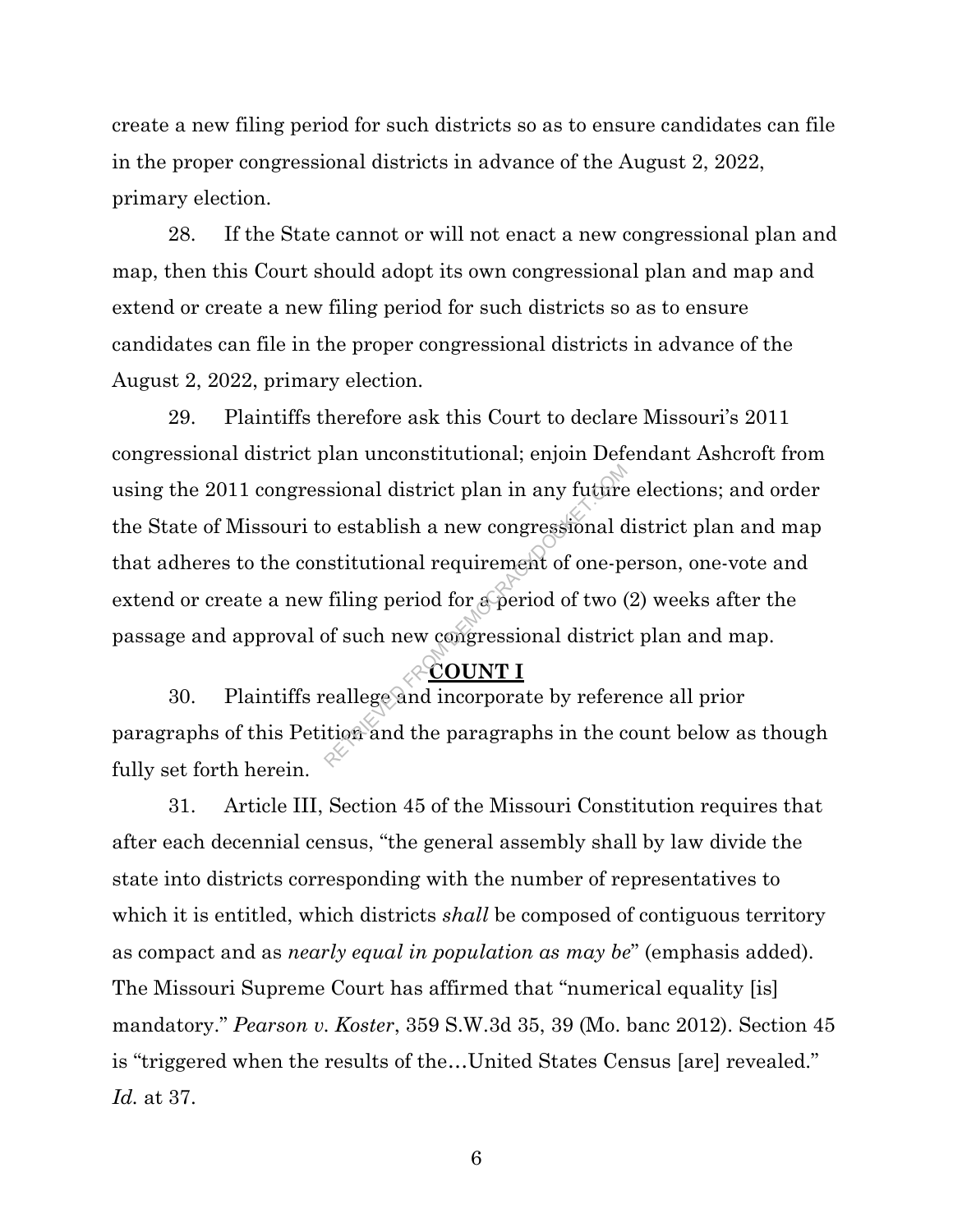32. In order to comply with this requirement, the deviation in population among Missouri's congressional districts should be no more than one person.

33. Missouri's 2011 congressional districts are now unconstitutionally malapportioned.

34. Any future use of Missouri's 2011 congressional district plan would violate Plaintiffs' constitutional right to cast an equal, undiluted vote.

**WHEREFORE**, Plaintiffs respectfully request that this Court enter judgment:

a. Declaring that the 2011 configuration of Missouri's congressional districts violates Article III, Section 45 of the Missouri Constitution;

b. Enjoining Defendant Ashcroft, his respective agents, officers, employees, and successors, and all persons acting in concert with him, from implementing, enforcing, or giving any effect to Missouri's 2011 congressional district plan; stricts violates Article III, Section<br>ining Defendant Asheroft, his res<br>es, and successors, and all person<br>mplementing, enforcing, or giving<br>congressional district plan;<br>ring a mandatory injunction com<br>t and implement a co

c. Entering a mandatory injunction compelling the State of Missouri to adopt and implement a congressional district plan that complies with Article III, Section 45 of the Missouri Constitution in time for the 2022 elections;

d. Ordering Defendant Aschroft to open the candidate filing period for congressional districts for two weeks after the passage and approval of a new congressional district plan and map;

e. Awarding Plaintiffs their costs and reasonable attorneys' fees; and

f. Granting such other and further relief as the Court deems just and proper.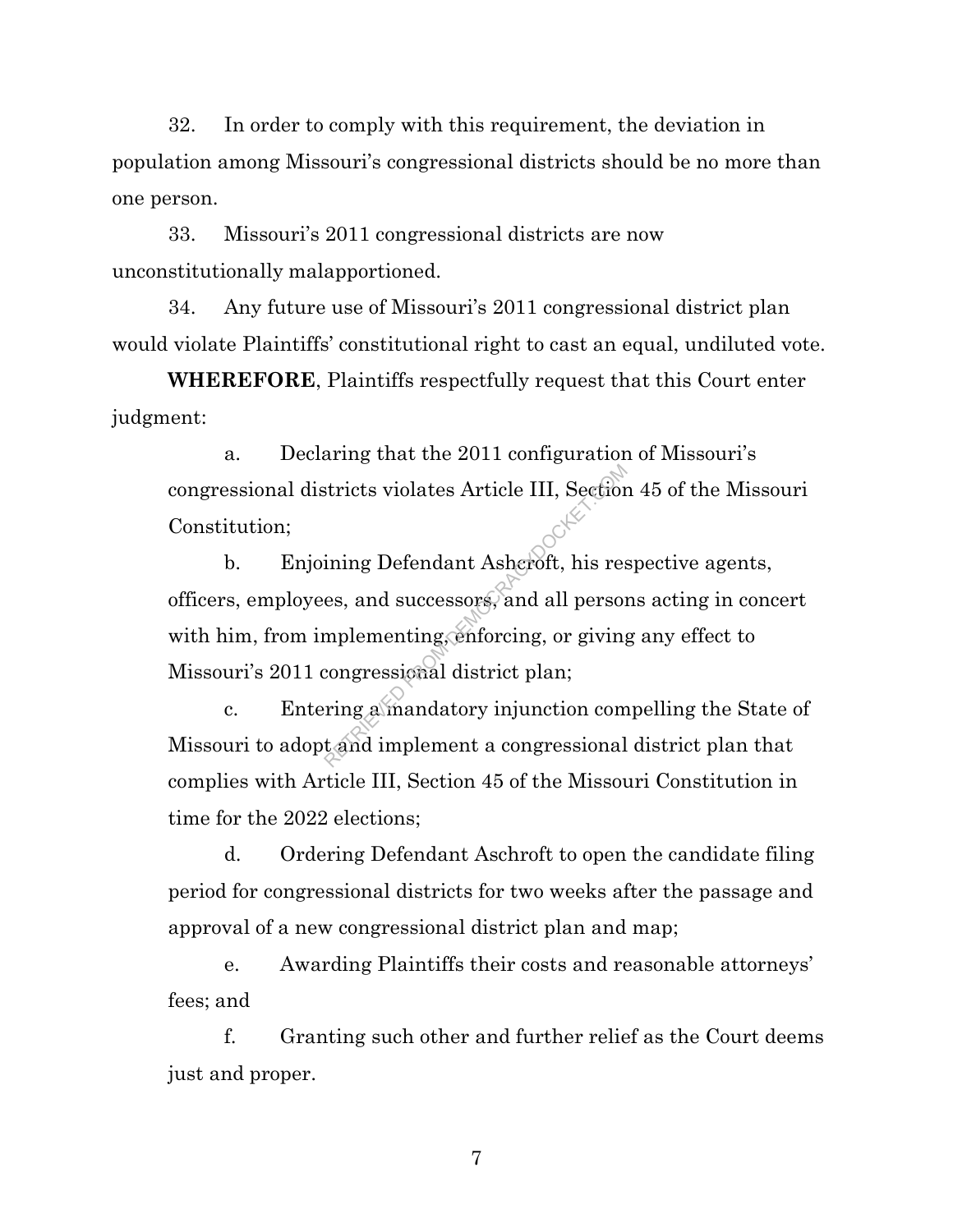#### **COUNT II**

35. Plaintiffs reallege and incorporate by reference all prior paragraphs of this Petition and the paragraphs in the count below as though fully set forth herein.

36. Missouri's population distribution in the 2020 decennial census is such that it is only possible to draw one compact, majority-minority district.

37. That sole compact, majority-minority district would consist of the City of St. Louis and part of St. Louis County.

38. Minority representation is a critical element of any congressional district plan and map.

39. Any congressional district plan and map which does not draw a compact, majority-minority district would have the effect of disenfranchising Missouri's minority voters. Explority district would have the effectors.<br>Plaintiffs respectfully request the effectors.<br>Plaintiffs respectfully request the<br>aring that the any congressional ompact, majority-minority district<br>and a portion of St. Louis

**WHEREFORE**, Plaintiffs respectfully request that this Court enter judgment:

a. Declaring that the any congressional district plan and map must contain a compact, majority-minority district consisting of the City of St. Louis and a portion of St. Louis County;

b. Declaring that no other congressional district in the State of Missouri is capable of being a compact, majority-minority district;

c. Entering a mandatory injunction compelling the State of Missouri to adopt and implement a congressional district plan that contains a compact, majority-minority district consisting of the City of St. Louis and a portion of St. Louis County;

d. Ordering Defendant Aschroft to open the candidate filing period for congressional districts for two weeks after the passage and approval of a new congressional district plan and map;